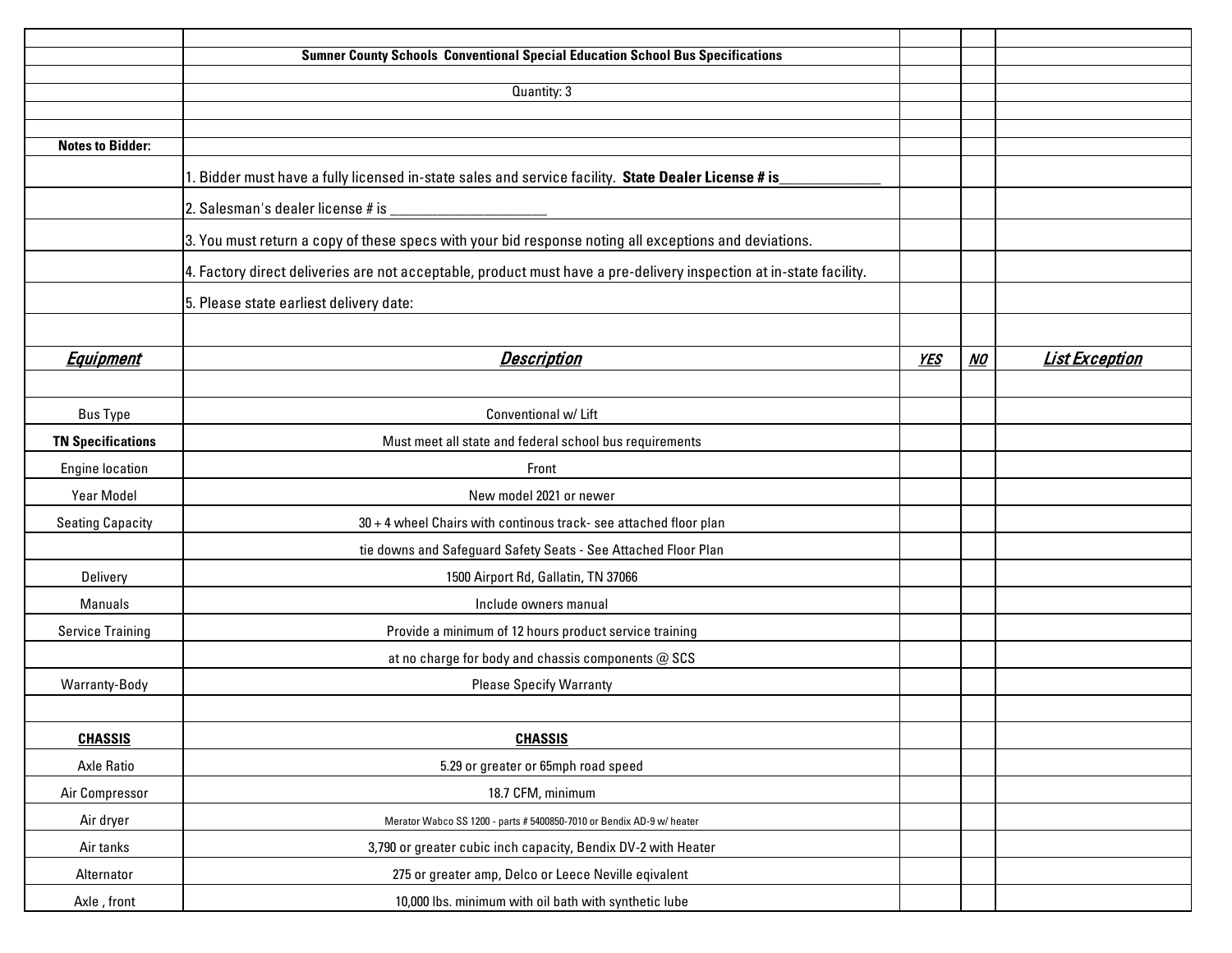| Axle, rear                      | 21,000 minimum lbs. with synthetic lube                        |  |  |
|---------------------------------|----------------------------------------------------------------|--|--|
| <b>Batteries</b>                | 3-1950 cca 31 Series                                           |  |  |
| <b>Battery Emgcy Disconnect</b> | <b>Factory Installed in Battery Department</b>                 |  |  |
| <b>Block Heater</b>             | 750 watt with bumper mounted recepticle                        |  |  |
| <b>Brakes</b>                   | Outboard drum type w/ auto slack adjusters                     |  |  |
| <b>Brakes</b>                   | ABS with diagnostic light in dash                              |  |  |
| Brakes, front                   | 16.5" x 5" minimum                                             |  |  |
| Brakes, rear                    | 16.5" x 7" minimum                                             |  |  |
| Bumper 3/16" steel, front       | 12" with crossing control arm and stowage bracket              |  |  |
| Bumper 3/16" steel, rear        | Concave design                                                 |  |  |
| Cooling system                  | Radiator to have at least 620 square inches                    |  |  |
| <b>Driveline</b>                | Guards around each shaft                                       |  |  |
| <b>Engine Rating</b>            | 220 HP. Minimum                                                |  |  |
| Engine Type                     | Inline 6 cylinder diesel, Cummins ISB, no exceptions           |  |  |
| Exhaust                         | Below rear bumper or left side bumper with exhaust mitigator   |  |  |
| Frame                           | 50,000 lbs. psi with rear mounted tow hooks                    |  |  |
| Fuel filter                     | Fuel Water Separartor/ Cartridge type at the engine            |  |  |
| Fuel / Water separator          | Davco 382-C with heater or Fleetgurad                          |  |  |
| <b>Fuel Tank</b>                | 60 gal. between frame rails, fuel door with thumb latch        |  |  |
| <b>Fuel Tank</b>                | Include fuel fill door & sender access plate at interior floor |  |  |
| High/low Idle Throttle          | Electronic                                                     |  |  |
| Instruments                     | Speedometer, Voltmeter, Oil pressure, Dual air gauges          |  |  |
| Instruments                     | Transmission temperature gauge, fast idle switch               |  |  |
| Instruments                     | Air filter restriction indicator, cruise control               |  |  |
| <b>Wheel Chair Lift</b>         | Braun Lift, NCL 917, 800 lb or greater capacity                |  |  |
| Lift Location                   | Rear                                                           |  |  |
| <b>Lift Specidfications</b>     | Automatic Positioning at Floor Level with single door          |  |  |
| Shocks                          | <b>Front and Rear</b>                                          |  |  |
| Springs, front                  | 3 leaf parabolic front springs comenserate with GVWR           |  |  |
| Suspension                      | Comfort trac 52" rear springs with 21,000 lbs. rating          |  |  |
| Starting aid                    | Grid heater                                                    |  |  |
| Steering wheel                  | Tilt and telescopic steering column                            |  |  |
| Tires                           | Seven (7) 11R22.5 16 ply, Michelin, mounted spare              |  |  |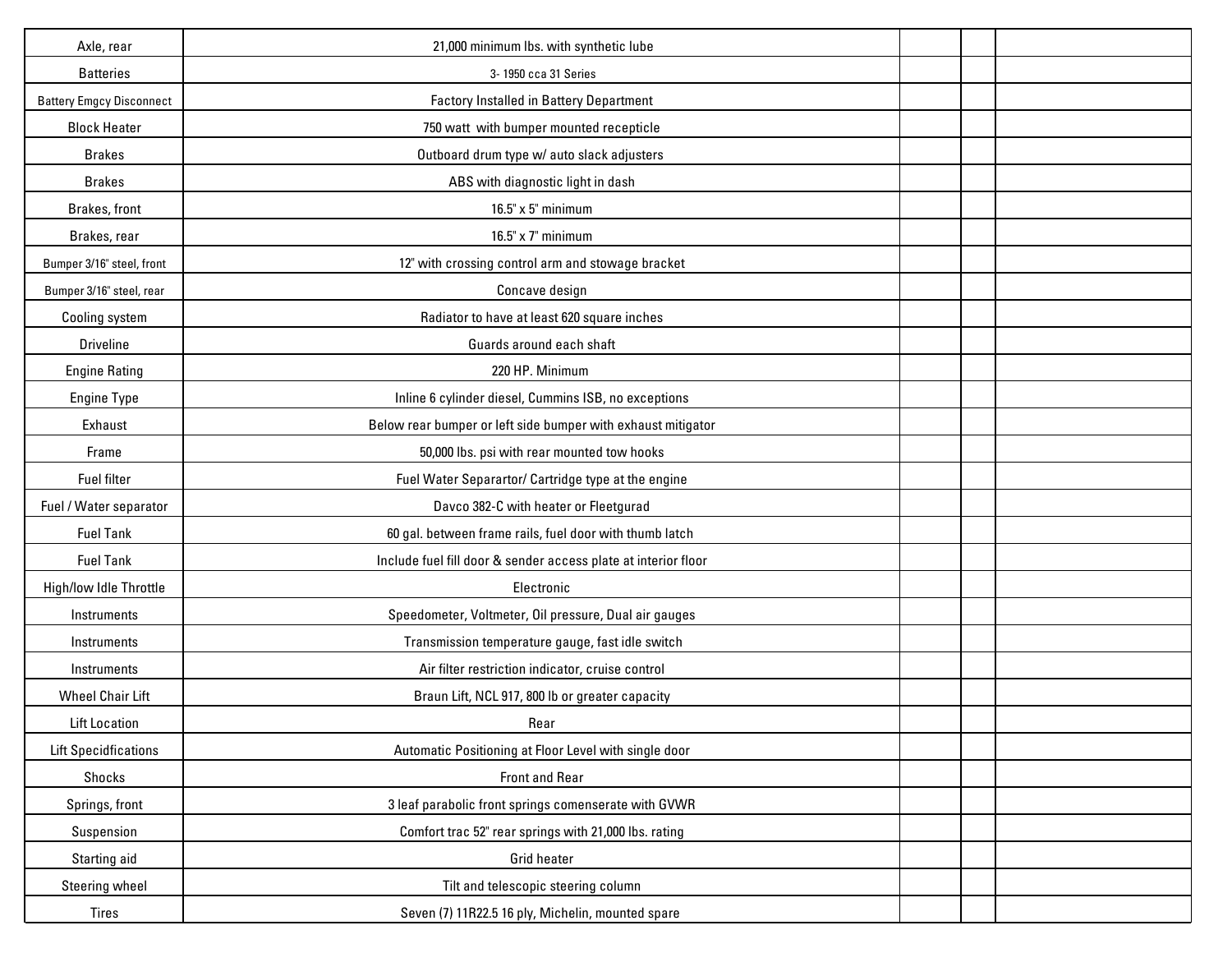| Tow hooks                | Front and rear mounted                                                               |  |  |
|--------------------------|--------------------------------------------------------------------------------------|--|--|
| Transmission             | Allison 2500 Seriesn or greater 5 speed, transynd fluid & fuel sense                 |  |  |
| <b>Wheel Base</b>        | 252" or greater (list exact wheelbase)                                               |  |  |
| Wheels                   | Disc hub piloted, 22.5 X 8.25 powder coated black                                    |  |  |
| Wiring                   | Color & number coded-full multiplex body and chassis                                 |  |  |
| Warranty-Engine/Trans    | 5 year engine and transmission warranties                                            |  |  |
|                          |                                                                                      |  |  |
| <b>BODY</b>              | <b>BODY</b>                                                                          |  |  |
| Air Conditioning System  | Min. 16,000 BTU. Must be able to keep bus cool w/ copy of complete list of A/C parts |  |  |
| <b>Body Mounts</b>       | Meet state and federal specifications                                                |  |  |
| <b>Child Reminder</b>    | Passenger advisiory system (not in side panel)                                       |  |  |
| Crossarm                 | Electric Operated polycarbonate                                                      |  |  |
| Defroster fans           | Dual 6" dash mounted fans                                                            |  |  |
| Door, emergency          | upper & lower tinted glass                                                           |  |  |
| Door, entrance           | Three position air outward opening with vandalock                                    |  |  |
| <b>Directional Front</b> | Turn signals integrated into headlights                                              |  |  |
| <b>Driver Arm Rests</b>  | Dual folding                                                                         |  |  |
| <b>Emergency exits</b>   | 4 - push out windows w/ buzzers                                                      |  |  |
| <b>Emergency exits</b>   | 2 - roof hatches, to be Specialty Pro Lo 9000 or Spheros equivalent                  |  |  |
| Flooring                 | Black floor covering and Koroseal pebble entrance steps                              |  |  |
| Flooring                 | 1/2" or greater plywood with metal aisle trim                                        |  |  |
| Flooring                 | Rubber over wheelhousings                                                            |  |  |
| <b>Header Storage</b>    | Safety Compartment in front header OR over driver window                             |  |  |
| Headroom                 | 77 inches, minimum                                                                   |  |  |
| Headlining               | Acoustic headlining full length of bus                                               |  |  |
| Heaters                  | 190,000 BTU front & rear combination w/ removable filter                             |  |  |
| Heaters                  | Booster pump and stepwell heater 30,000 BTU's min.                                   |  |  |
| Heaters                  | Heater cut off valve(s)                                                              |  |  |
| Identification           | 6" Black letters, both sides/6" numbers-four sides                                   |  |  |
| Identification           | 3/4" x 3" yellow right side rear bumper showing year model                           |  |  |
| Insulation               | Insulation in roof, front, rear, and side walls. R value = 5.7                       |  |  |
| Insulation               | 1/2" sound absorbing foam installed under driver toeboard                            |  |  |
| Lights                   | Dome lights to have dual rows with driver dome light                                 |  |  |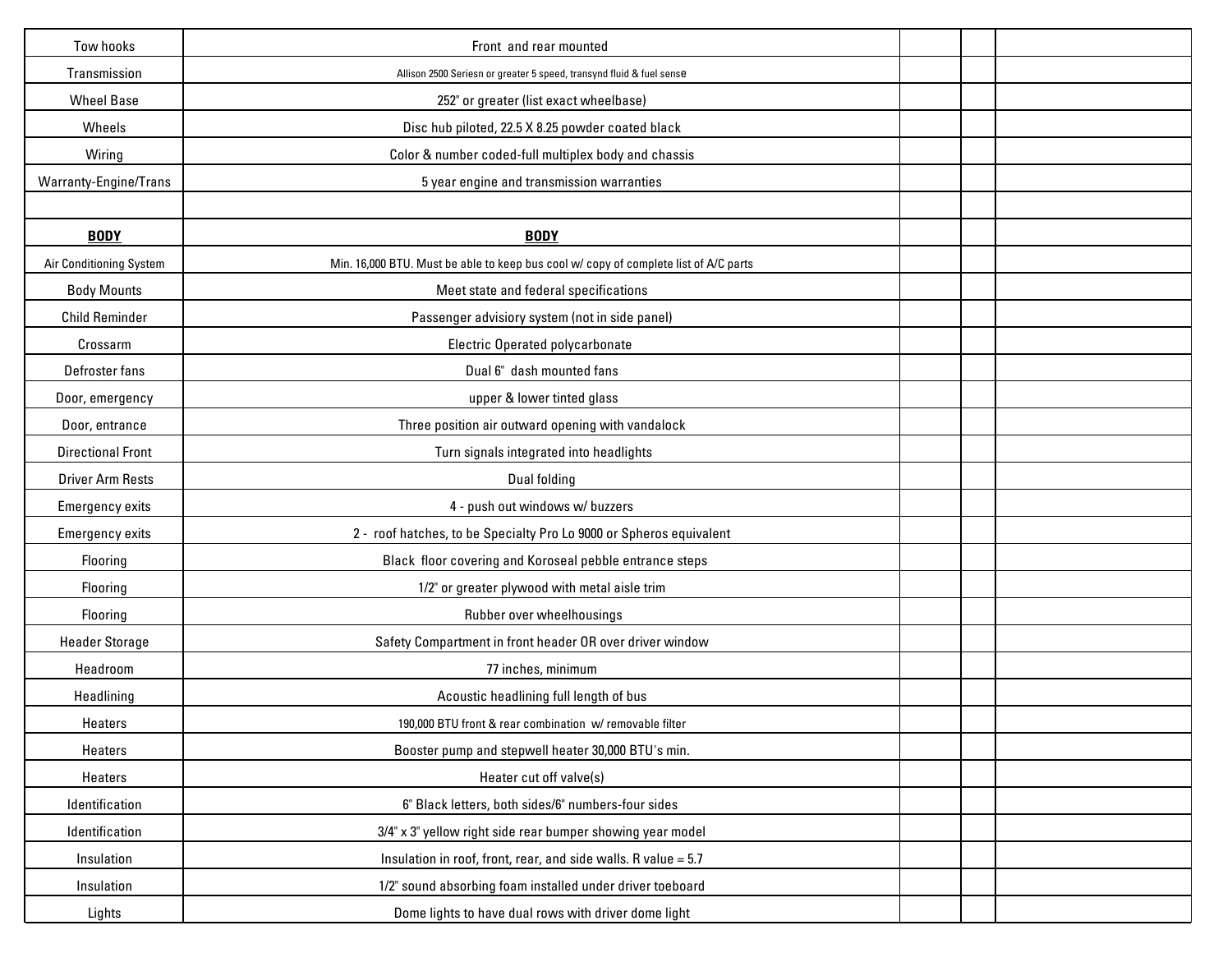| Lights                    | Halogen or LED headlights with daytime runing light feature                                                                                         |  |
|---------------------------|-----------------------------------------------------------------------------------------------------------------------------------------------------|--|
| Lights                    | Warning lights to be LED                                                                                                                            |  |
| Lights                    | Marker, stop, tail directional, reverse, side lights to be LED                                                                                      |  |
| Lights                    | Headlights (wig-wag) when red lights are activated                                                                                                  |  |
| <b>Mirrors</b>            | Interior - 10" X 30" non-glare with visor, heated crossview                                                                                         |  |
| <b>Mirrors</b>            | Roscoe accustyle or open view-remote & heated with 15 minute timer                                                                                  |  |
| <b>Mud Flaps</b>          | <b>Front and Rear</b>                                                                                                                               |  |
| Paint                     | Yellow body with white roof, black rub rails and black or yellow pilasters                                                                          |  |
| Parts Report              | Copy of complete Bus Parts printout "on-line" no charge                                                                                             |  |
| <b>Reflective Tape</b>    | "SCHOOL BUS" front and rear caps to be reflective                                                                                                   |  |
| <b>Reflective Tape</b>    | Side pushout windows and 2" rear of bus, 2" sides                                                                                                   |  |
| Reflectors                | To be mechanically attached                                                                                                                         |  |
| <b>Roof Bows</b>          | One piece                                                                                                                                           |  |
| Rub rails                 | Provide four rubrails, painted black                                                                                                                |  |
| Radio                     | AM/FM/CD or MP3/Page/ 6 int. speakers, 1 ext. speaker                                                                                               |  |
| <b>Radio Speakers</b>     | Coaxial Speakers TBB-152991 or equivalent                                                                                                           |  |
| Safety                    | Fire Ext, Body Fluid kit, Flares, First Aid Kit, Seat Belt Cutter                                                                                   |  |
| <b>Safety Compartment</b> | FE, FAK, BFK to be mounted in bulk head compartment or behind driver's seat                                                                         |  |
| <b>Seat Frames</b>        | Frames to be powder coated, black                                                                                                                   |  |
| <b>Seat Space</b>         | 24" minimum knee space, include seat plan drawing                                                                                                   |  |
| <b>Seat Barriers</b>      | Blue fire block, kick panel-right side, storage pouch-left side                                                                                     |  |
| Seats / Driver            | Air ride, pedistal cover, 2 shocks, fabric insert                                                                                                   |  |
| Seats / Driver            | Lap/shoulder belt (orange) with warning indicator, adjustable back                                                                                  |  |
| Seats / Passenger         | Seats 5 - 39" Tract MTD and 9 - 30" 6 Tract MTD (see attached floor plan)                                                                           |  |
| <b>Seats and Belts</b>    | Safeguard Safety Seats W/3 Point Seat Belts (FE200868-4) and Child Restraint                                                                        |  |
| <b>Seats and Belts</b>    | g capacity should consist of 30 ambulatory, 4 w/c, 4 continuous tracks in space in middle of bus including tie down systems and occupant restraints |  |
| <b>Seats and Belts</b>    | All seats to have 2 lap/shoulder belts per seat (30 total)                                                                                          |  |
| <b>Seats and Belts</b>    | Seating should include 20 integrated seats                                                                                                          |  |
| <b>Seat Upholstry</b>     | Blue                                                                                                                                                |  |
| <b>Securement Systems</b> | Sure-Lok retractable Type FE200855S (4 Sets) w/ storage pouches FF612-4C                                                                            |  |
| <b>Side Panels</b>        | Interior - Aluminized steel side walls                                                                                                              |  |
| Solenoid                  | Disconnect all body circuits, 100 amp minimum                                                                                                       |  |
| Strobe                    | Roof mounted Specialty 515-400 with guard or equal                                                                                                  |  |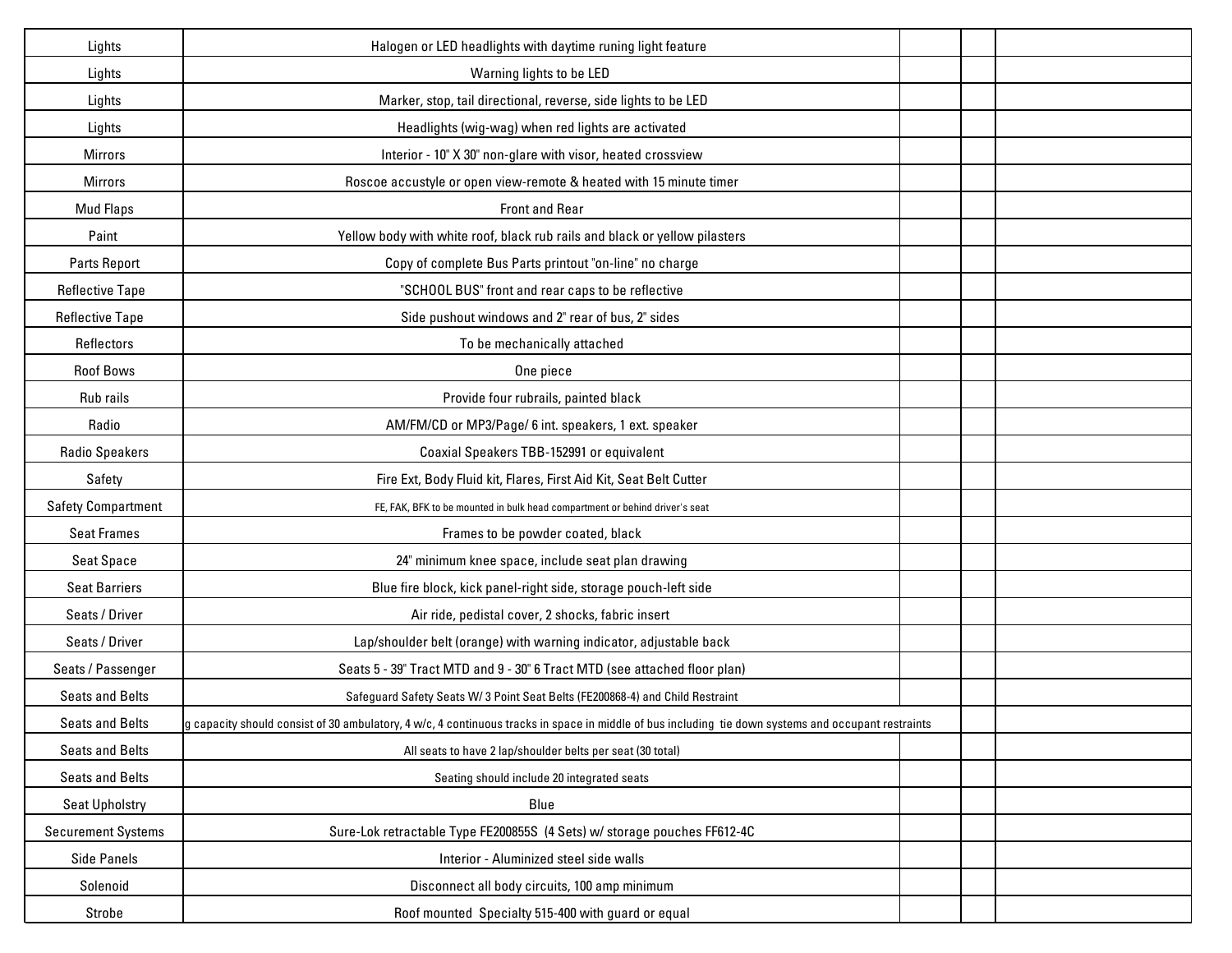| Stop arm                   | Transpec 2000 Electric Operated                                                                                      |  |                         |
|----------------------------|----------------------------------------------------------------------------------------------------------------------|--|-------------------------|
| <b>System Floor Track</b>  | Wheelchair Track 4 rows continuous in floor on driver side of bus from rear wheel well to back of bus                |  | See attached floor plan |
| Track                      | 1 continuous w/c track over windows on driver side that coincides with floor track                                   |  |                         |
| <b>System Floor Track</b>  | Recessed in Plywood                                                                                                  |  |                         |
| Vents                      | 2 - driver's fresh air & static roof vent                                                                            |  |                         |
| Windows, Passenger         | Black frames with 12" openings, tinted glass                                                                         |  |                         |
| <b>Windows Driver</b>      | Double sliding, aluminum sash, tempered                                                                              |  |                         |
| Windshield                 | tinted, bonded in place                                                                                              |  |                         |
| Windshield                 | 2 grip handles beside windshield and cowl steps                                                                      |  |                         |
| Wipers                     | Intermittent feature on turn signal lever                                                                            |  |                         |
| Wiring                     | Color & number coded                                                                                                 |  |                         |
| <b>Customer Fuse block</b> | Allows electrical access without using multiplex wiring                                                              |  |                         |
| <b>Backing Alarm</b>       | 112 db required                                                                                                      |  |                         |
| <b>Document Holder</b>     | To meet State specs                                                                                                  |  |                         |
| Switch                     | Noise suppression switch to be provided                                                                              |  |                         |
| Lettering                  | "Sumner County Schools" #'s supplied to successful bidder                                                            |  |                         |
| Grille                     | Chrome grille, hood intake plenum, and headlight bezels                                                              |  |                         |
| Camera system              | Safety Vision - Please see attachment - Rep. Frank Bowden for proper installation                                    |  |                         |
| Fenders                    | Rubber or metal fenders around rear wheel opening                                                                    |  |                         |
| <b>GPS Units</b>           | Systems to be installed at Sumner County Schools bus garage by Davis Electronics                                     |  | 615-666-2450            |
| <b>GPS Units</b>           | Systems to be provided by Sumner County Schools                                                                      |  |                         |
| Radio-two way model        | Kenwood NX-5800K-SCPKG-25 Phase I and Phase II and all accessories Contact @ 615-889-4756 for installation and price |  |                         |
| Keys                       | All units to have common key                                                                                         |  |                         |
| <b>Battery Box</b>         | Shall be frame mounted with battery cut off switch in box                                                            |  |                         |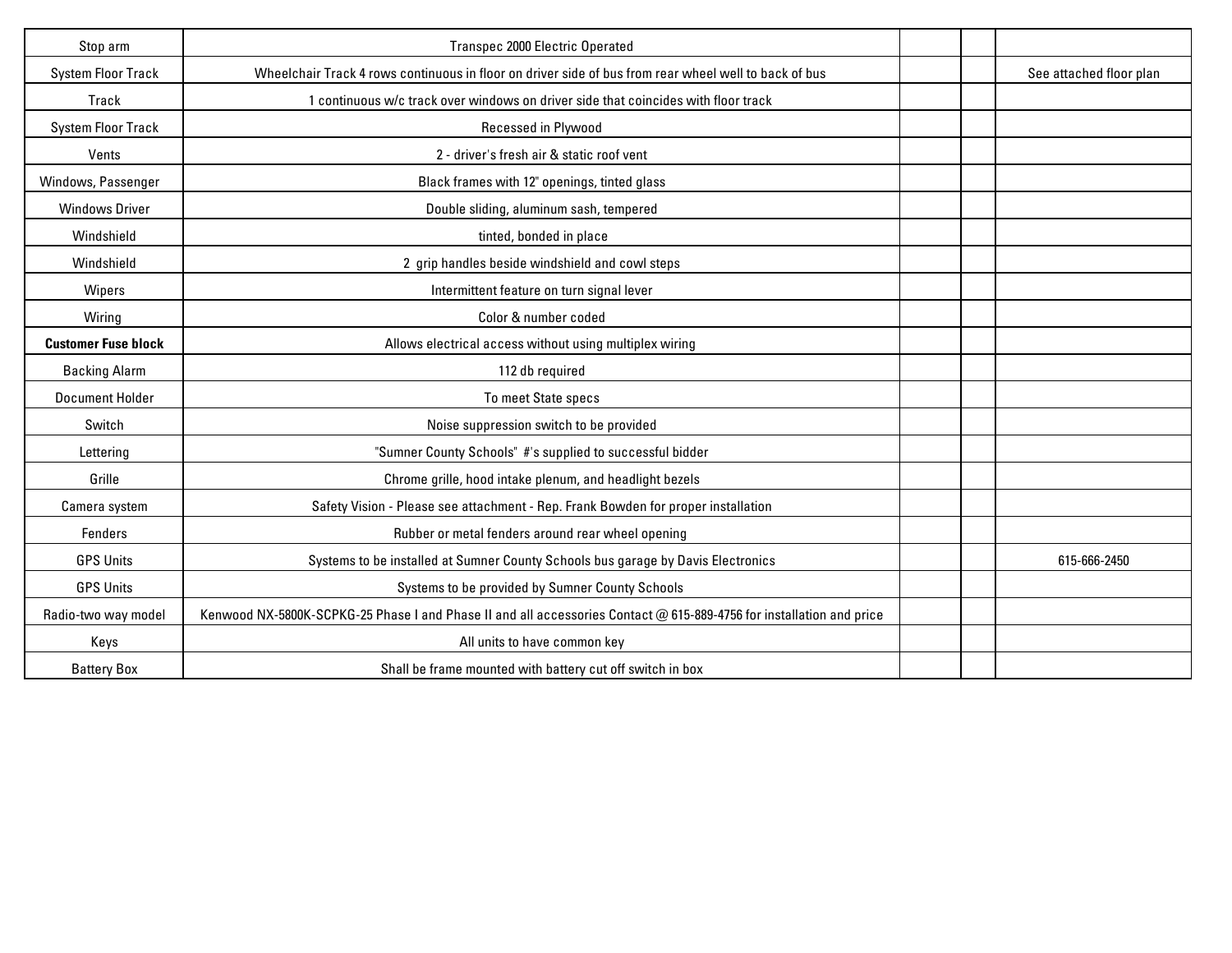DISCLAIMER:

will be strictly scrutinized. All bidders must show exact measurements The floor plan drawing is for example purposes only, but dimensions ï.  $\tilde{\mathcal{W}}$ 



 $\epsilon$ 

ż,